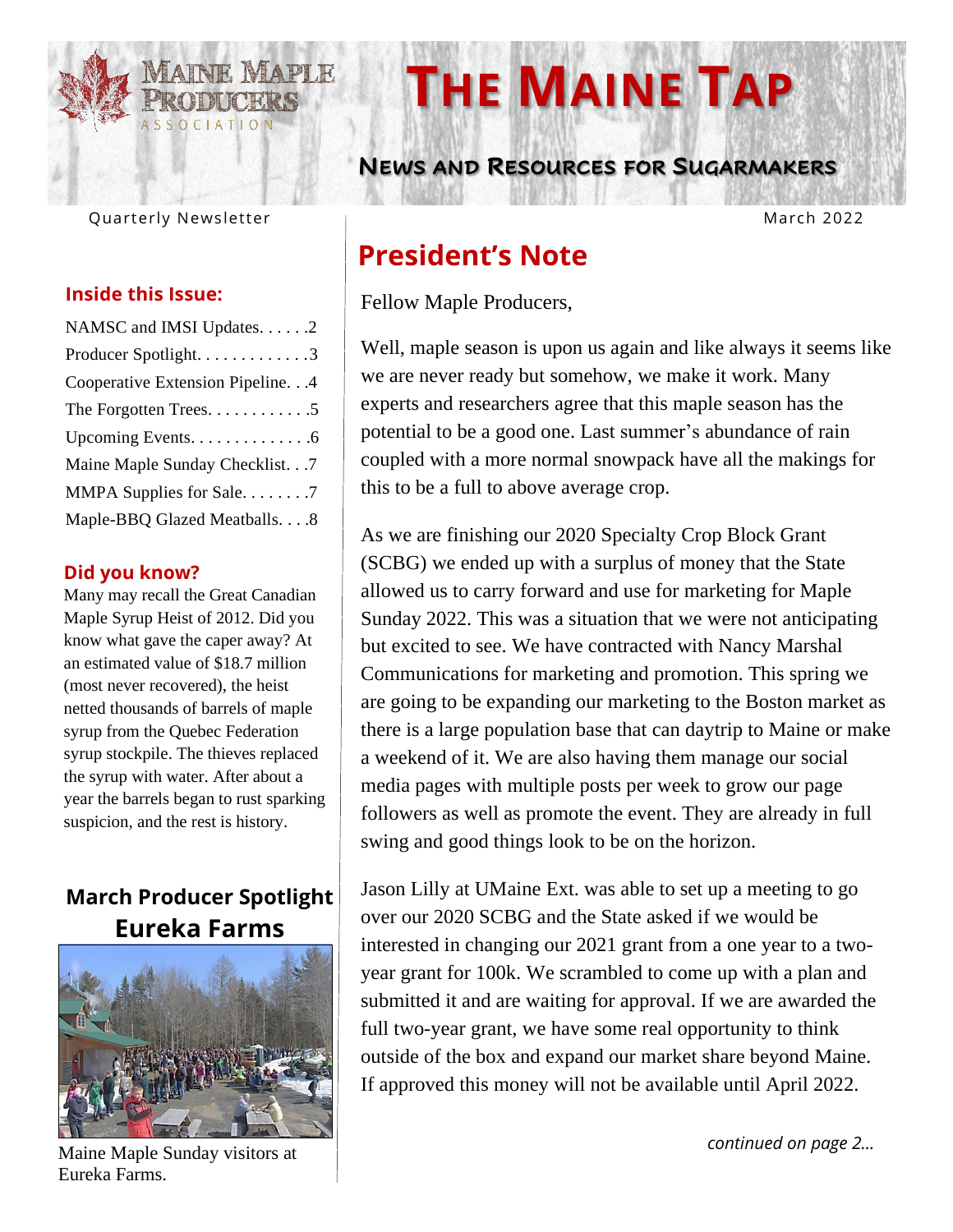# **President's Note** …*continued from page 1*

If you have not heard there is a real shortage of jugs for maple syrup. One of the largest jug manufacturers is not able to keep up with demand and has eliminated the oxygen barrier coating process. Currently dealer orders are being delivered around a year after they are placed. Printed jugs are almost not available also. We are exploring plans that could alleviate the shortage for producers, but they will not be available until after the 2022 production season. At the February Directors meeting the Directors approved a plan to come up with an association jug logo. This would be in part with the new grant but potentially take care of a small piece of the jug disaster. More to come on the new logo and we are going to be looking for members to work on a logo/jug committee, potentially with other states too. If you or someone you know is in the design field, please contact me.

As always remember to drill straight holes, keep vacuum levels high, and make the highest quality syrup that you can. Take pride in everything you do because you are a Maine sugar maker and that's what we do.

Respectfully,

Scott Dunn



#### NAMSC Update:

- There have been discussions with the Vermont Maple Sugar makers Association to encourage them to rejoin the NAMSC.
- Kentucky is forming a maple association.
- The 2022 maple conference is scheduled for October 26-29 in Wisconsin with technical sessions and tours.
- Plans for a Maple 101 educational handbook are in the works. This would provide curriculum for everything maple that could be used when presenting classes or hosting tours. Several different topics would be available.

INTERNATIONAL MAPLE SYRUP INSTITUTE

#### IMSI Update:

- Annual meeting to be held June 8-9 in Burlington, VT.
- Please sign up for the USDA census so accurate data can be collected this time. <https://www.nass.usda.gov/AgCensus/>.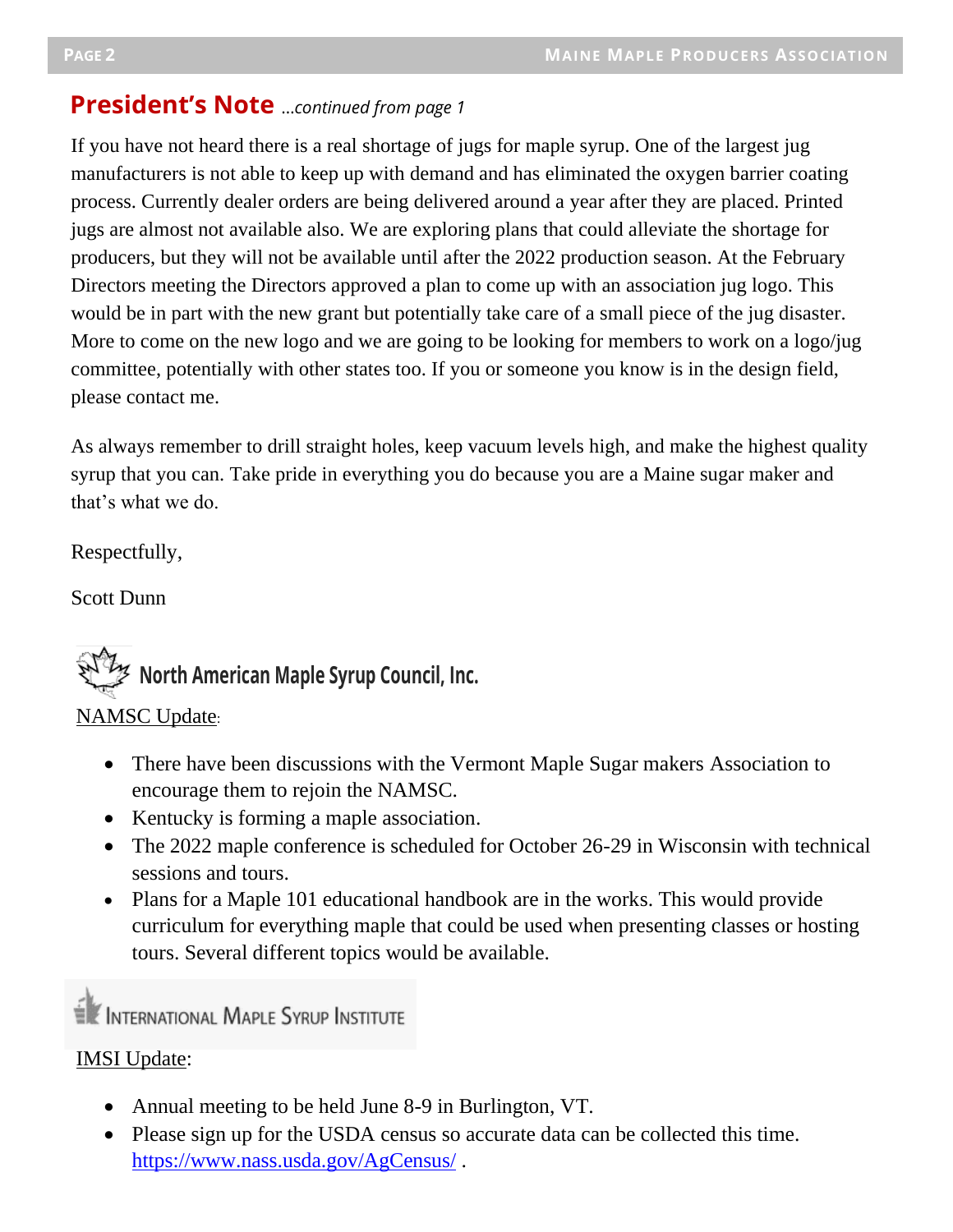# **<sup>P</sup>AGE <sup>3</sup> Producer Spotlight ~ Eureka Farms, Palmyra, ME, Somerset County**

Father and son duo, Hollis and Seth Edwards, established Eureka Farms in 2010 - with Hollis carrying on his lifetime obsession with maple sugaring from when his Dad taught him and got him started when he was 10 years old.

#### **About our operation**

purchased it 12 years ago. We started with about 200 taps using buckets. Every year we worked in our sugarbush and cleaned out dead and diseased trees as well We have been surgaring at our farm on Shy Road in Palmyra since we purchased it 12 years ago. We started with about 200 taps using buckets. Every as trees that were inhibiting the growth of our maples. This allowed us to increase our taps every year. We continue to do this annually. We just added 400 taps this



year, bringing our number of taps to 1500, and hope to continue to add 250-500 every year. All of our trees are located right here on our farm. No leased land. We still have many more trees to tap on this land.

#### **Collecting, boiling and finishing**

We collect the sap using a pipeline system with vacuum. Near our sugarhouse we tap some maples using traditional buckets so visitors can go out and see the sap dripping from the trees. We take this for granted as it has been a part of our lives for as long as we can remember. In the interest of giving something back we enjoy being able to share this experience with folks that stop by and visitors on Maine Maple Sunday. We find that many folks have never seen the process.

Our boiling process is with our 30"X10` Leader raised flue, forced draft evaporator. We do not use an RO at this point but plan on implementing one for the 2023 season. We fire with wood from our own land here on the farm. Mostly softwood slabs that we get from logs we have sawed for lumber around the farm. We have a hood on our evaporator.



#### **Marketing**

We market all of our syrup retail at our farm store here on our farm. Our store actually occupies half of the sugarhouse. We decided early on that we wanted to get into retail and have a presence in that market. Sooooooo, at the end of a dirt, dead end road, in Palmyra, we are open 365 days per year from daylight `til dark. If it is daylight we are open! Our store is unique in many

ways, including the part that we operate on the Honor System. We sell all the syrup we produce and have to purchase some, so we have it available all year. We also sell on the Internet and ship all over the country.

#### **Lessons learned and future plans**

Maine Maple Sunday is typically a very large event for us. We have always tried to make it that way. It has become great advertising and it is a chance for us to meet and thank our customers. We run it with volunteers and make it a family event. Three teams of horses pulling sleighs giving free rides, three school buses getting people in and out of our operation, a food vendor, and we do maple donuts, maple cotton candy, and maple kettle corn. We also invite a few select local businesses that we patronize to be here and show their products. It promotes good business and helps to disburse the crowd. It is a rite of spring and a true family day. We could write a book on this!!! But keeping it simple I would say, Mother Nature runs this show. Never stop thanking your customers. Make yourself available. Never apologize for your price, and always be persistently consistent.

Future plans are continuing to grow our operation by adding new trees yearly right here in our own sugarbush, continuing to focus on the retail end of our operation so we always sell more than we produce, and adding new products as we see fit.

#### **MMPA membership**

We belong to the MMPA because it is the right thing to do. They support us and this industry, and it is our duty to support our organization. We are honored to be a member.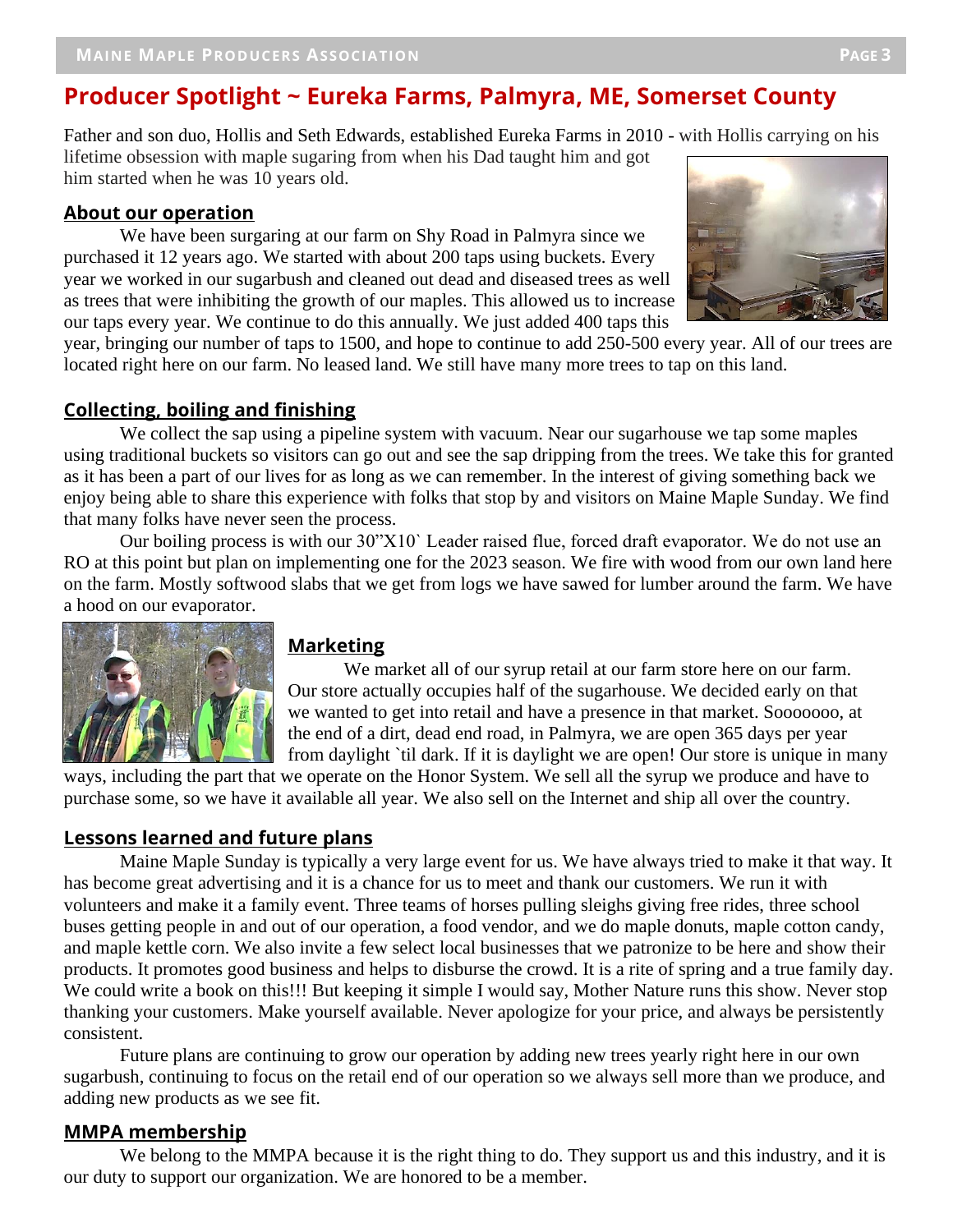

# **EXTENSION PIPELINE**

#### **Quality First: Keeping the Reputation of Your Business and Maine Maple Syrup High**

The season is off and running for most of you. While MMPA launches a new branding and promotion program about the high quality of Maine Pure Maple Syrup, it's as important as ever to focus on quality. Talking to repeat customers of Maine sugarhouses, it's common to hear that their preferred sugarhouse has "the best tasting syrup around". That's the kind of reputation that we want to keep. That said, it only takes one experience with off-flavored or contaminated syrup to lose customers (at best), stain the reputation of the industry, or (worse) cause injury or illness to consumers.

The weird flavors that sap can pick up, and the ways those off-flavors can get into the product continues to amaze me. I've had syrup that tasted like bleach, mold, coffee, Christmas pickles, lemon scented dish detergent, and the two most memorable, an ashtray and straight diesel. I'm proud to say that most of these samples weren't Made in Maine... These are the kinds of things that we don't want to become memorable for our customers.

Going into this season, do a walkthrough of your sap collection and storage systems. Keep an eye and nose out for rodents, bird nests, dust build up, mildew and other contaminants and smells. If you have fuel or equipment near your sap storage areas, consider moving those to another area for the season. Be sure that all cleaners are rinsed very well after use and that you're regularly giving your RO an extra rinse. Chemical residue in syrup doesn't add to your flavor and is a dangerous prospect.

Check out your evaporator room for evidence of those critters and make sure all glass is covered with shatterproof protection, and all tools and hardware secured away from areas where syrup will be. Store chemicals and DE away from the evaporator, in a separate room. In the evaporator keep your pans clean. Letting nitre build up, especially in your front pans can cause nitre, or worse, scorching off flavors. That little bit of extra elbow grease can save whole batches from docked prices. Minimize how long you let sweet hang out in the pan, ideally draining the pan between each run. Remember that we're producing the ideal growth medium for microbial growth and things can turn sour or ferment quickly.

Make sure to can your filtered syrup hot, between 180- and 190-degrees F. Give your containers a quick flip before filling to dump any potential floaties, and look to make sure no enterprising critters have moved in. Double check and temperature compensate your density readings to avoid mold and crystal formation.

Maintaining consumers' high regard for our product is everyone's responsibility. If you are interested in learning more about quality control and grading of maple syrup, I'm working on organizing a Maple Grading School here in Maine this year. Contact me [jason.lilley@maine.edu](mailto:jason.lilley@maine.edu) - (207) 781-6099), or fill out the [interest](https://extension.umaine.edu/maple-grading-school/2021-schools/) list here if you'd like to be informed when those details come together. And don't hesitate to reach out this season if you'd like a second unbiased set of taste buds to sample your syrup. Happy Boiling!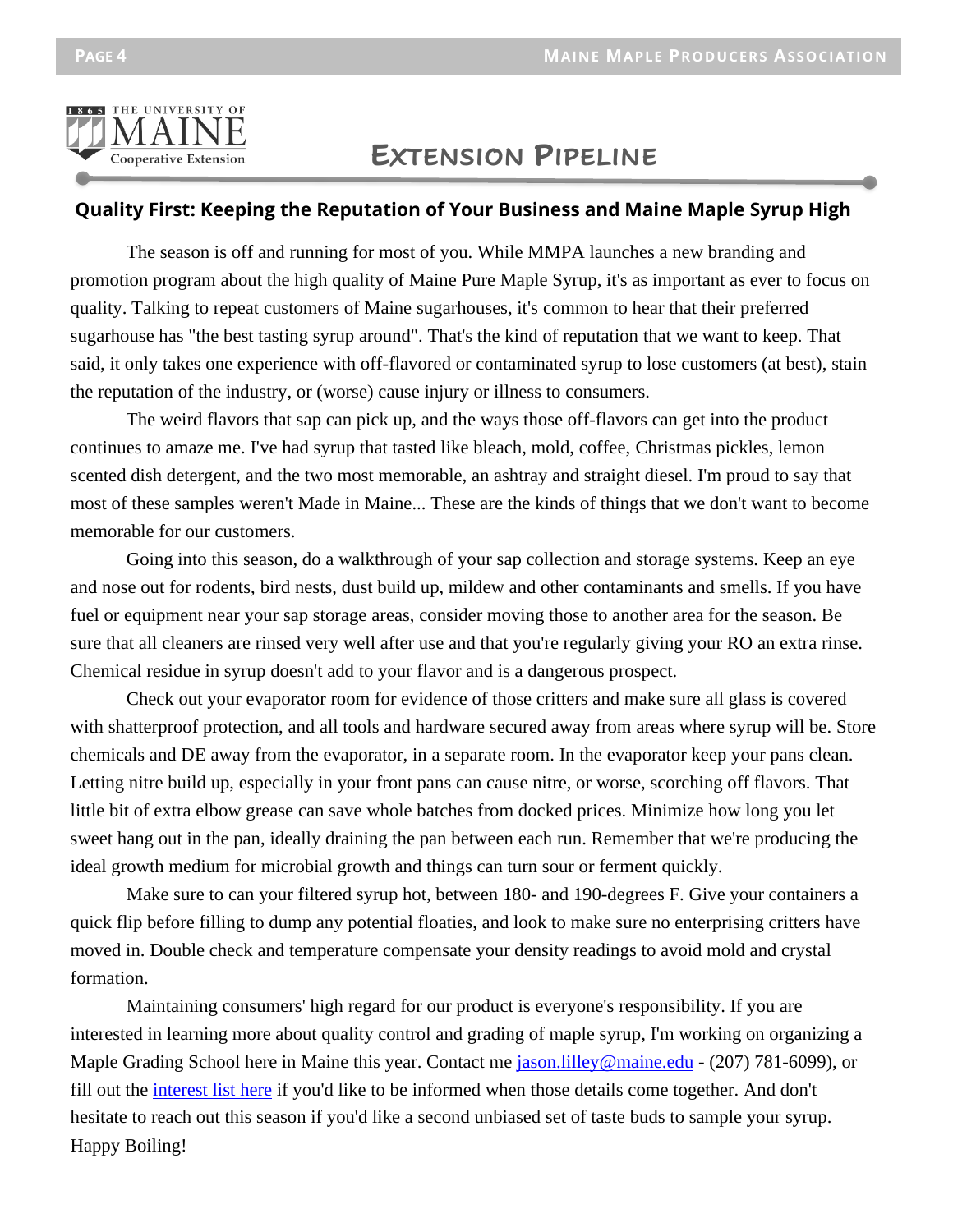#### **The Forgotten Trees**

I would like to share some food for thought that should help any producer from 100 taps right on up to 15,000+. Let's tap into some hard-earned information.

Like me, many of you have low areas and hills that slope away from your sugarhouse or roadside pumphouse. I would like to tell you about a couple of things that have helped me over the last two years, especially last year.

#### *The Sap Lifter*

Sap lifters are what I call over engineered pieces of equipment. Basically, they allow you to pull sap with vacuum and air up around 20 feet vertically. It consists of two tanks. The upper one has a vacuum line

coming from your pumphouse and 2-6 mainlines feeding it sap. This feeds into a smaller tank below the first one. This small tank has a float valve that, once the tank is full, will stop the flow of sap into the tank and trip the air valve. This lets air into your vacuum system and forces the sap up the small 3/4-inch pump line and into your vacuum system coming from your pumphouse. See diagram below. I have some video of this in action and will try to post on our YouTube channel: Sawyer's Maple Farm. Now this may seem quite simple, however there are a lot of moving parts that can get gummed up with slime, wood chips from tap holes, bits of tubing from saddle

installation and, you guessed it, ICE. Yup, because this introduces air into the vacuum system, when it gets to freezing at night this whole sap lifter system can turn into a big ice cube. Here are a few pros and cons to the sap lifter:

- Pros: Allows you to lift around 20 feet, allows you to tap harder to reach places.
- Cons: Very cold-sensitive, requiring heating; prone to mechanical failure; very expensive, a 600 tap capacity 3-tank lifter is about \$800, plus a shelter to house it and something to heat it with; allows air into your vacuum system, the exact opposite of what you want.
- Pro tip: Do not use anything with flames, burned my whole sap lifter system up in the middle of the night, but, I came up with this alternative.

#### **The Sap Ladder**

This is a simple and easy to install system that pulls that sap. Twenty feet up and does "not"

 introduce air into your vacuum system. As you see from the photo there really is not much to it. There are four  $\frac{3}{4}$  inch lines coming down from my wet line on my conductor. Two of these are feeding vacuum to the 600 taps and the other two lines are pulling sap up into the conductor. Last year this gave me around 20 inches of vacuum and I had 27 inches back at the pumphouse. About as well as the sap lifter was doing. What I might do this year is add a  $1\frac{1}{2}$  inch vacuum line to this with a valve so I can regulate the vacuum, allowing me to increase the vacuum on

these taps and still lift sap.

*continued on page 6…*



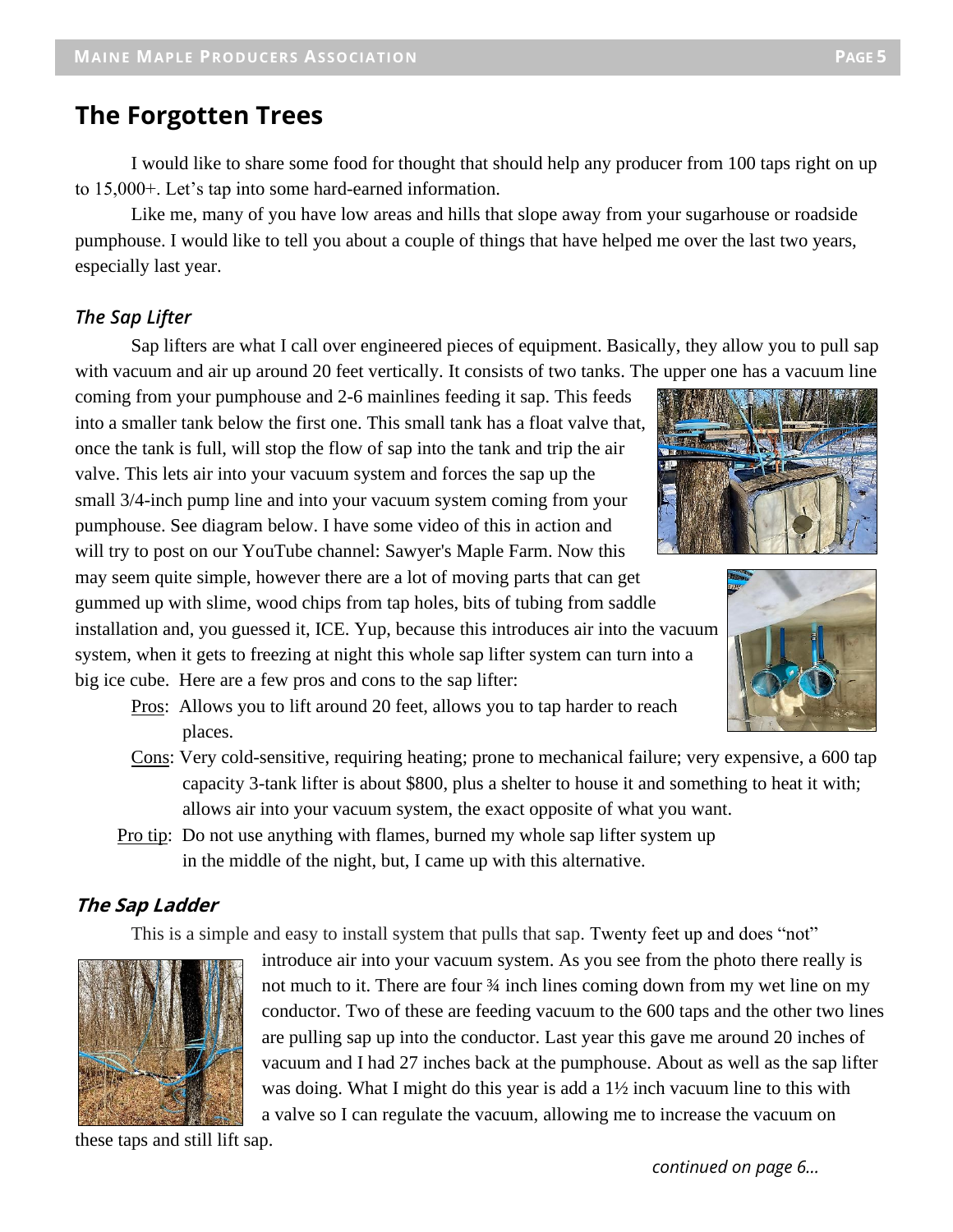#### **The Forgotten Trees** *…continued from page 5*

- Pros: Lifts sap 20 feet; easy installation; inexpensive, this cost around \$200 and it is all fittings you will likely have on hand; does not let air into your vacuum system.
- Con: Not 100% on par with the pumphouse vacuum level.

#### *Conclusion*

I do wonder if the vacuum can be increased by adding a bigger designated vacuum line. Or is this really all that can be done since we are lifting sap 20 feet vertically. (We will do some more experimenting and hopefully get some video of it.) This does thaw out on its own and because all four lines are not lifting sap there are at least two open if the other two freeze overnight. Allowing for vacuum and sap to keep moving until things thaw out in the morning.

I will talk about our experiences with bringing vacuum 4000 feet over a hill to another pumphouse and pumping sap back over those 4000 feet in my next article.

If you have any questions, please feel free to contact me.

Kurt Sawyer Email. [kurt@sawyersmaple.com](mailto:kurt@sawyersmaple.com) Phone. 1-207-668-6026 YouTube Channel: Sawyer's Maple Farm

# **UPCOMING EVENTS**

**Mar. 26-27 Maine Maple Sunday Weekend** – make sure to get your information updated on the MMPA website.

**Dealer Open Houses** – most dealers are planning to host in person.

- **Jun. 2022 Maple Mania** CANCELED due to commitment requirements and potentially low attendance. Look for it next year, June 2023.
- **Jun. 8-9 IMSI annual meeting**, Burlington, VT.
- **Oct. 8-9 Maine Maple Producers Association 2nd Annual Maine Maple Fest** See mail-in application on page 2 of the Januaryi newsletter, or go to The association website to register online: <https://mainemapleproducers.com/>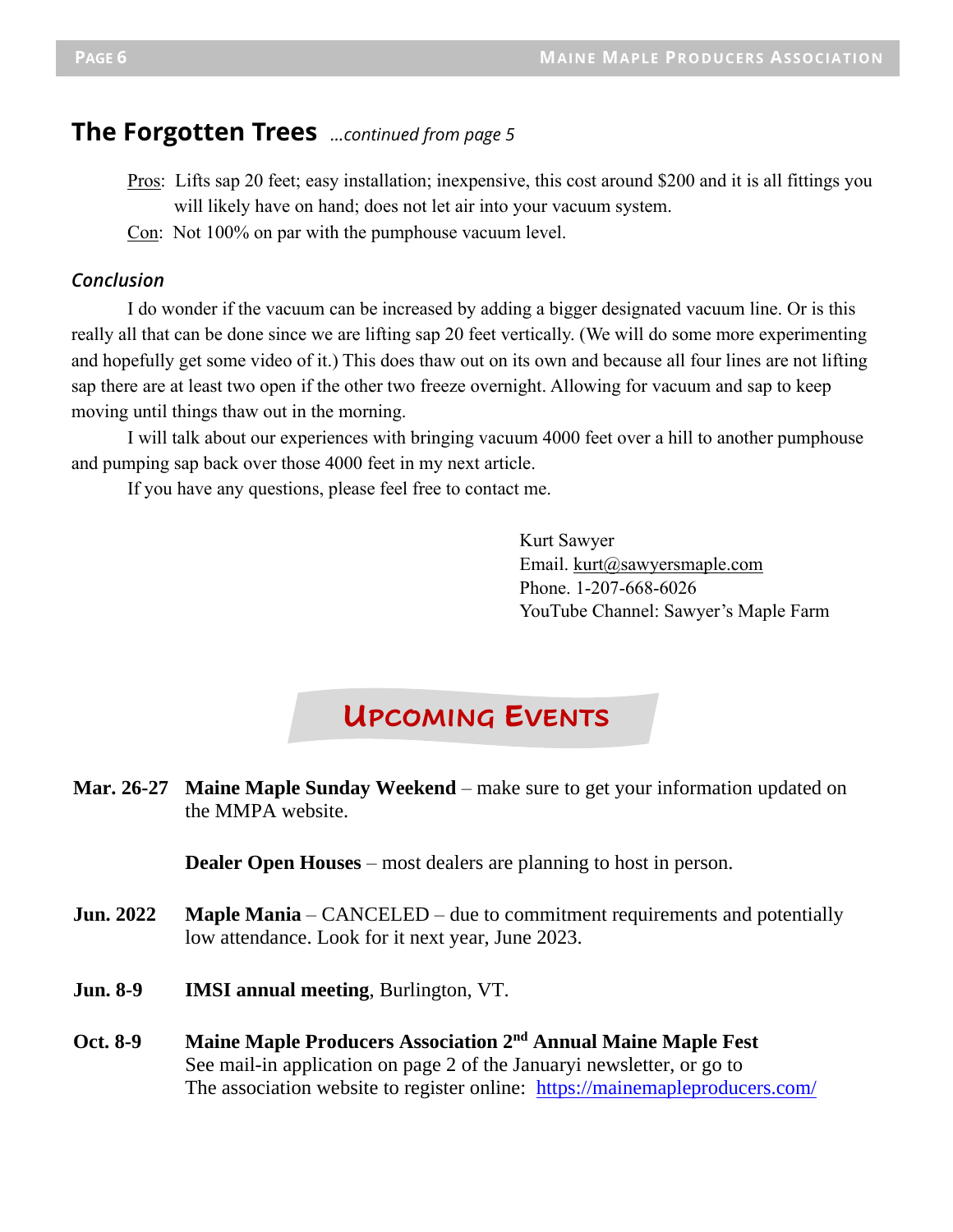**PAGE 3 PAGE 3 PAGE 3 PAGE 3 PAGE 3 PAGE 3 PAGE 3 PAGE 3** 

# **Maine Maple Sunday Checklist**

- Ag tourism liability signs posted
- Update MMPA Maple Sunday map information
- Update State of Maine Get Real Get Maine information
- Update Southern Maine Maple Sugar makers map information
- Update social media pages and business websites
- Communicate with neighbors about the event
- Parking plan
- Restrooms

 $\overline{a}$ 

- Hours posted
- Change for check out
- Evaporator safety plan
- Rainy day plan (they will still come)
- Samples
- Signs at intersections
- Staff assignments
- Trash cans
- Storage for syrup made during the event if boiling sap
- Food and drinks for staff and someone to allow staff breaks

# **MMPA Supplies for Sale**

### **Recipe Cards Rack Cards**

\$10 for bundles of 50 \$10 for bundles of 100

Carrots, Salmon, Salad Dressing, Lemonaid Maple Sunday, Nutrition Facts, Maple Facts

# **Maine Maple Sunday MMPA Member signs "Official Host" signs** \$40 each

# \$10 each stakes \$2 each **Grade Labels \$12 rolls of 1000**

Golden Delicate, Amber Rich, Dark Robust, Very Dark Strong

 *Supplies can be shipped through the MMPA website or purchased at these partner farms* **Spring Break Maple Bacon Maple Products Merrifield Farm Dunn Family Maple**

Smyrna Sydney Gorham Buxton